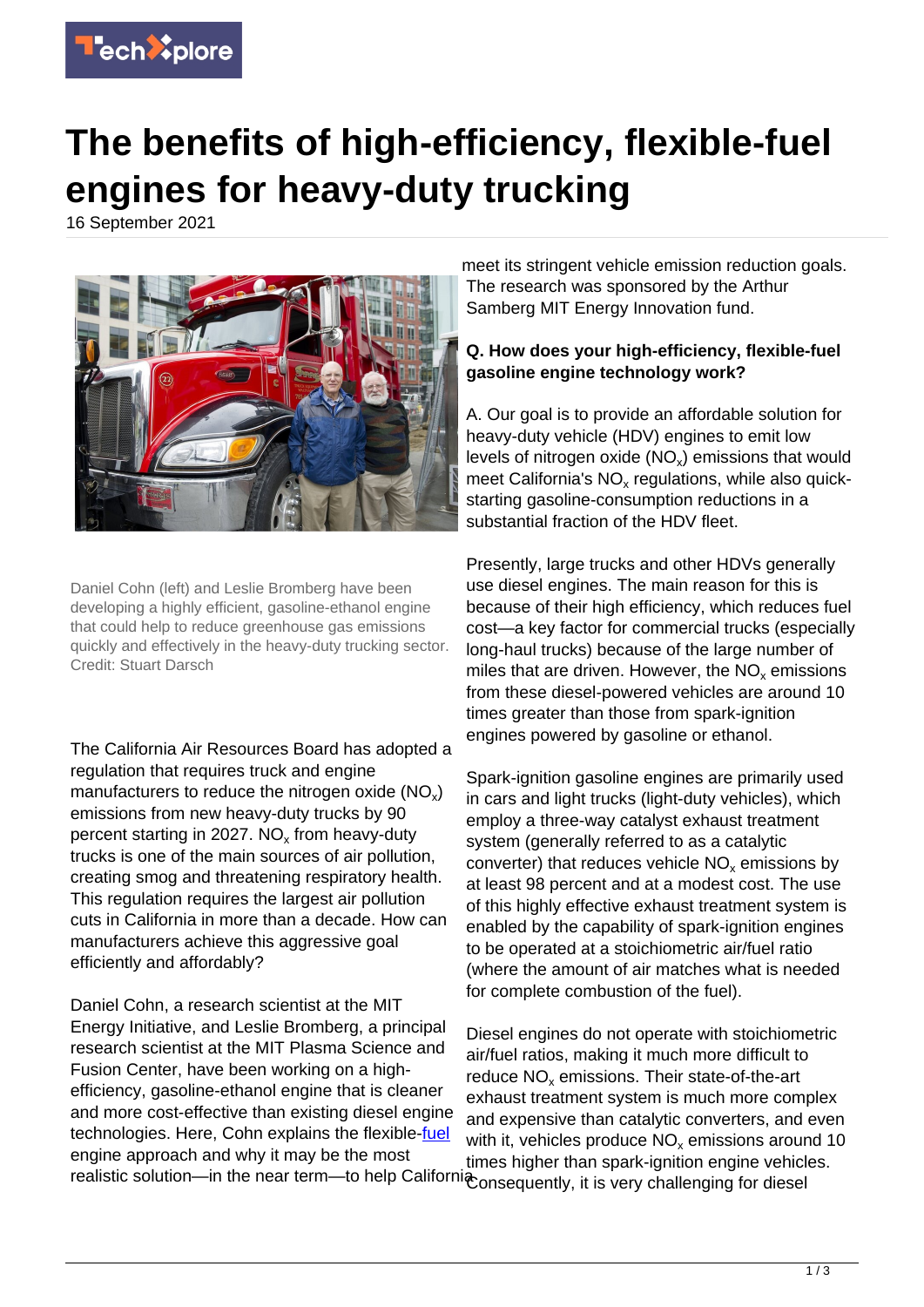

engines to further reduce their  $\mathsf{NO}_\mathsf{x}$  emissions to meet the new California regulations.

Our approach uses spark-ignition engines that can be powered by gasoline, ethanol, or mixtures of gasoline and ethanol as a substitute for diesel engines in HDVs. Gasoline has the attractive feature of being widely available and having a comparable or lower cost than diesel fuel. In addition, presently available ethanol in the U.S. produces up to 40 percent less greenhouse gas (GHG) emissions than diesel fuel or gasoline and has a widely available distribution system.

To make gasoline- and/or ethanol-powered sparkignition engine HDVs attractive for widespread HDV applications, we developed ways to make sparkignition engines more efficient, so their fuel costs are more palatable to owners of heavy-duty trucks. Our approach provides diesel-like high efficiency and [high power](https://techxplore.com/tags/high+power/) in gasoline-powered engines by using various methods to prevent engine knock (unwanted self-ignition that can damage the engine) in spark-ignition gasoline engines. This enables greater levels of turbocharging and use of higher engine compression ratios. These features provide high efficiency, comparable to that provided A. Our design uses existing propulsion systems by diesel engines. Plus, when the engine is powered by ethanol, the required knock resistance is provided by the intrinsic high knock resistance of the fuel itself.

## **Q. What are the major challenges to implementing your technology in California?**

A. California has always been the pioneer in air pollutant control, with states such as Washington, Oregon, and New York often following suit. As the most populous state, California has a lot of sway—it's a trendsetter. What happens in California obtain the same level of market penetration. has an impact on the rest of the United States.

The main challenge to implementation of our technology is the argument that a better internal combustion engine technology is not needed because battery-powered HDVs—particularly longhaul trucks—can play the required role in reducing  $\rm NO_x$  and GHG emissions by 2035. We think that substantial market penetration of battery electric vehicles (BEV) in this vehicle sector will take a

considerably longer time. In contrast to light-duty vehicles, there has been very little penetration of battery power into the HDV fleet, especially in longhaul trucks, which are the largest users of diesel fuel. One reason for this is that long-haul trucks using battery power face the challenge of reduced cargo capability due to substantial battery weight. Another challenge is the substantially longer charging time for BEVs compared to that of most present HDVs.

Hydrogen-powered trucks using fuel cells have also been proposed as an alternative to BEV trucks, which might limit interest in adopting improved internal combustion engines. However, hydrogenpowered trucks face the formidable challenges of producing zero GHG hydrogen at affordable cost, as well as the cost of storage and transportation of hydrogen. At present the high purity hydrogen needed for fuel cells is generally very expensive.

## **Q. How does your idea compare overall to battery-powered and hydrogen-powered HDVs? And how will you persuade people that it is an attractive pathway to follow?**

and can operate on existing liquid fuels, and for these reasons, in the near term, it will be economically attractive to the operators of long-haul trucks. In fact, it can even be a lower-cost option than diesel power because of the significantly lessexpensive exhaust treatment and smaller-size engines for the same power and torque. This economic attractiveness could enable the largescale market penetration that is needed to have a substantial impact on reducing air pollution. Alternatively, we think it could take at least 20 years longer for BEVs or hydrogen-powered vehicles to

Our approach also uses existing corn-based ethanol, which can provide a greater near-term GHG reduction benefit than battery- or hydrogenpowered long-haul trucks. While the GHG reduction from using existing ethanol would initially be in the 20 percent to 40 percent range, the scale at which the market is penetrated in the near-term could be much greater than for BEV or hydrogen-powered vehicle technology. The overall impact in reducing